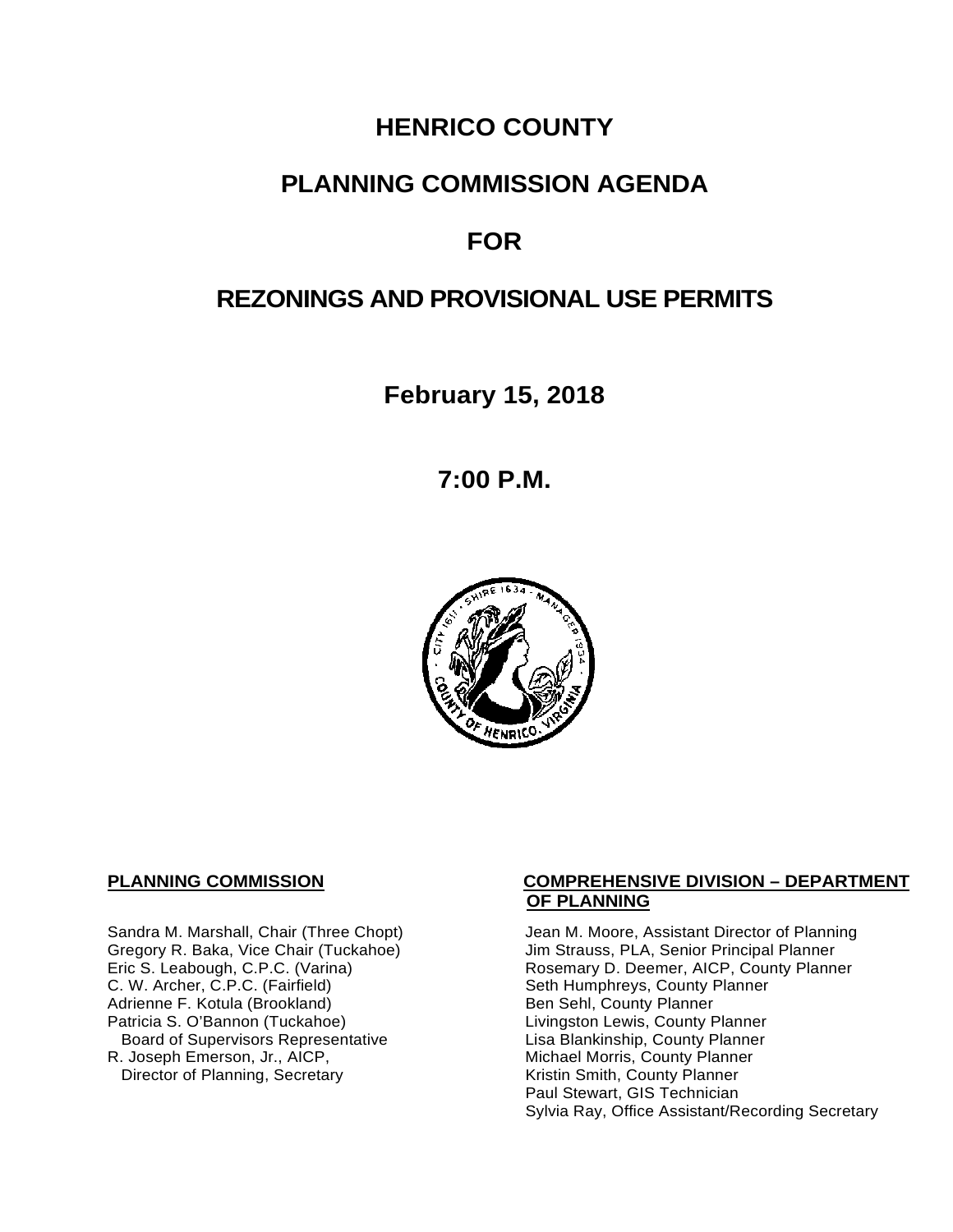#### **PLANNING COMMISSION REZONING MEETING FINAL AGENDA FEBRUARY 15, 2018**

#### **BEGINNING AT 5:15 P.M.**

#### **DINNER:**

Planning Department Large Conference Room.

#### **BEGINNING AT 6:00 P.M.**

#### **CALL TO ORDER:**

**PUBLIC HEARING ON CAPITAL IMPROVEMENTS PROGRAM: Public Hearing to** consider the FY 2018-19 through FY 2022-23 Capital Improvements Program. **Recommended for Approval**

**BEGINNING AT 7:00 P.M.**

**WELCOME:**

**PLEDGE OF ALLEGIANCE:**

**RECOGNITION OF NEWS MEDIA:**

**CALL TO ORDER:**

**REQUESTS FOR WITHDRAWALS AND DEFERRALS: (0); (5)**

**REQUESTS FOR EXPEDITED ITEMS: (0)**

**CASES TO BE HEARD: (4)**

**FAIRFIELD: James W. Theobald for 7-Eleven, Inc.:** Request to amend proffers accepted with Rezoning case C-129C-88 on Parcel 809-730-0626 located at the northeast intersection of N. Laburnum Avenue and Creighton Road. The applicant proposes to amend proffers to allow for 24-hour operation of a convenience store with fuel pumps. The existing zoning is B-3C Business District (Conditional) and O-2C Office District (Conditional). The 2026 Comprehensive Plan recommends Commercial

#### **February 16, 2018**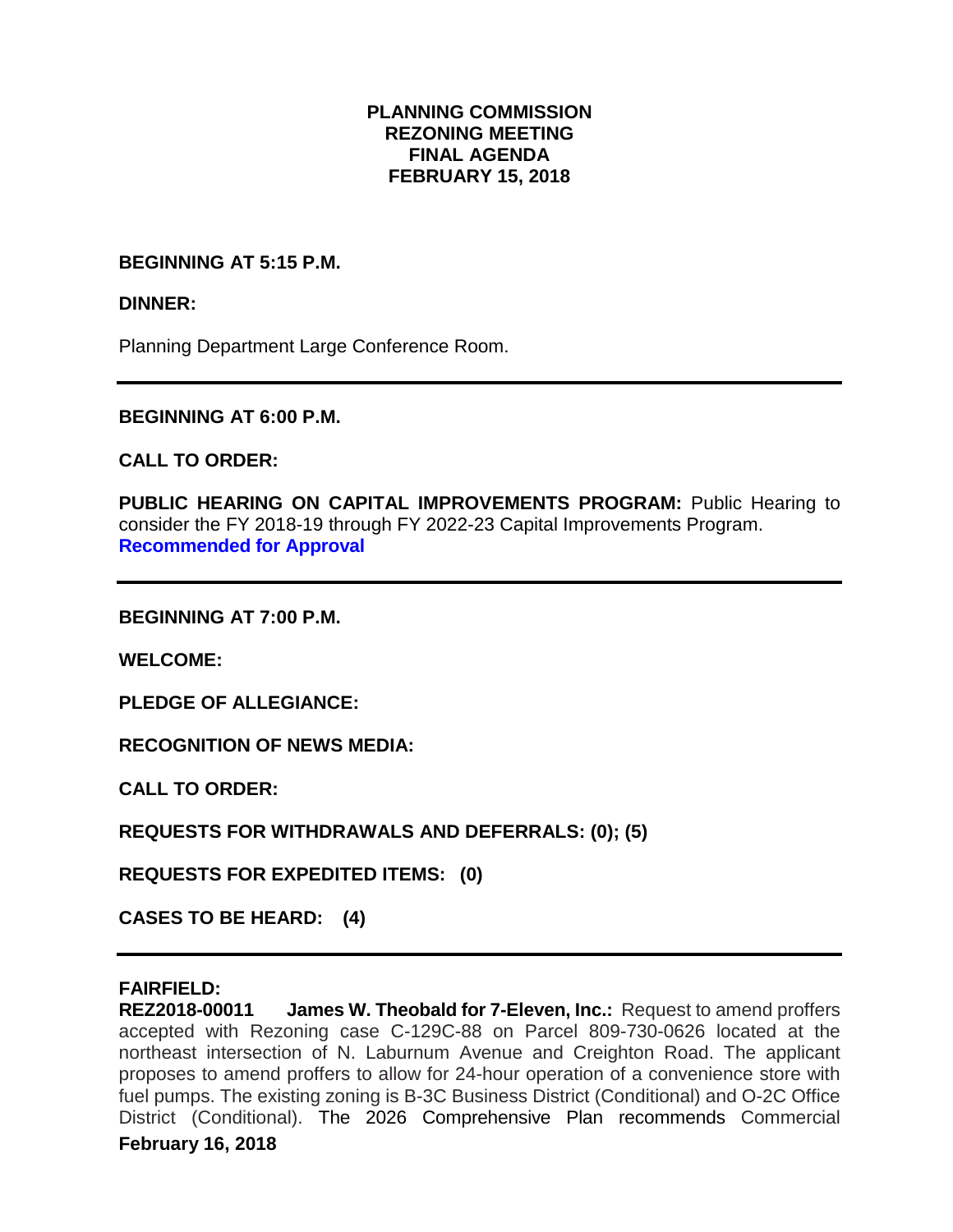Concentration and Office. The site is in the Airport Safety Overlay District. **Staff – Lisa Blankinship**

**Recommended for Approval**

### **THREE CHOPT:**

#### *(Deferred from the January 11, 2018 Meeting)*

**REZ2017-00034 Andrew M. Condlin for Core Property Capital:** Request to conditionally rezone from A-1 Agricultural District to R-5C General Residence District (Conditional) and B-2C Business District (Conditional) Parcel 730-765-6508 containing 22.875 acres located on the south line of W. Broad Street (U.S. Route 250) at the western County Line with Goochland County. The applicant proposes commercial uses and no more than 115 residential units. The uses will be controlled by zoning ordinance regulations and proffered conditions. The 2026 Comprehensive Plan recommends Traditional Neighborhood Development and Environmental Protection Area. The site is in the West Broad Street Overlay District. **Staff – Livingston Lewis (Deferral Requested to the April 12, 2018 Meeting)**

**Deferred to the April 12, 2018 Meeting**

#### *(Deferred from the January 11, 2018 Meeting)*

**PUP2017-00022 Andrew M. Condlin for Core Property Capital** Request for a Provisional Use Permit under Sections 24-58.2(a), 24-120 and 24-122.1 of Chapter 24 of the County Code in order to allow 24 hour operation of a proposed convenience store on part of Parcel 730-765-6508 located on the south line of W. Broad Street (U.S. Route 250) at the western County Line with Goochland County. The existing zoning is A-1 Agricultural District. The 2026 Comprehensive Plan recommends Traditional Neighborhood Development and Environmental Protection Area. The site is in the West Broad Street Overlay District. **Staff – Livingston Lewis (Deferral Requested to the April 12, 2018 Meeting)**

**Deferred to the April 12, 2018 Meeting**

#### *(Deferred from the January 11, 2018 Meeting)*

**REZ2018-00005 John Chandler & Company LLC:** Request to conditionally rezone from A-1 Agricultural District to R-2AC One-Family Residence District (Conditional) Parcels 751-764-6432 and 751-764-6608 containing 3.59 acres located on the east line of Thorncroft Drive approximately 300' north of its intersection with Chicopee Road. The applicant proposes five (5) single-family residences. The use will be controlled by zoning ordinance regulations and proffered conditions. The 2026 Comprehensive Plan recommends Suburban Residential 1, density should not exceed 2.4 units per acre. **Staff – Michael Morris (Deferral Requested to the March 15, 2018 Meeting) Deferred to the April 12, 2018 Meeting**

# *(Deferred from the January 11, 2018 Meeting)*

**Amir Abbas Khalafalla and Magdi Abbas Khalafalla: Request to** rezone from A-1 Agricultural District to R-3 One-Family Residence District Parcel 748- 772-6526 containing 1.98 acres located on the south line of Opaca Lane approximately 1,025' east of its intersection with Nuckols Road. The applicant proposes single-family residences. The use will be controlled by zoning ordinance regulations. The 2026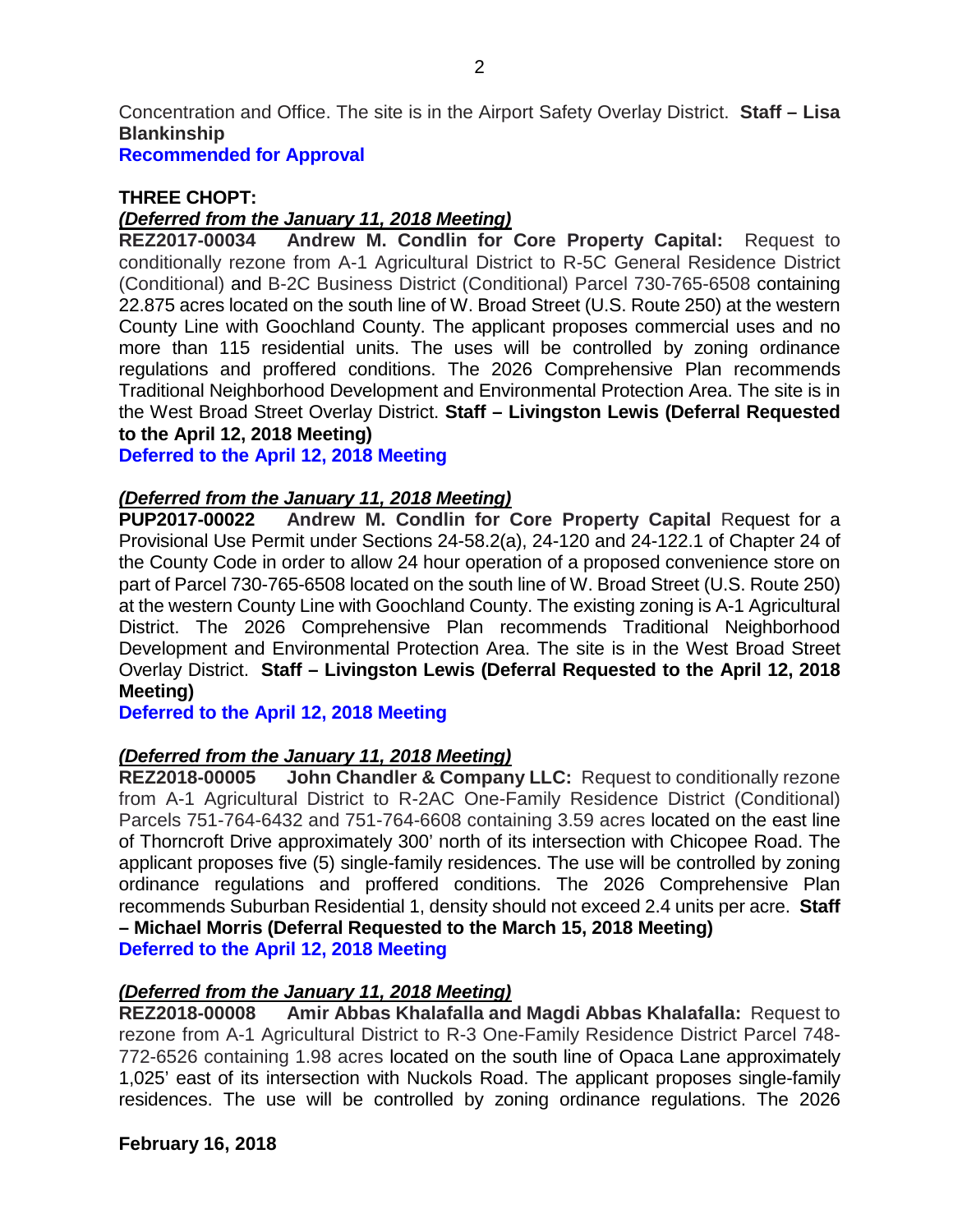Comprehensive Plan recommends Rural Residential, density should be at least 1 unit per acre. **Staff – Seth Humphreys Recommended for Denial**

**REZ2018-00010 James W. Theobald for Greystar:** Request to conditionally rezone from RTHC Residential Townhouse District (Conditional) to R-6C General Residence District (Conditional) and O-2C Office District (Conditional) Parcel 735-761-8792 containing 12.724 acres located at the southwest intersection of Three Chopt Road and Lauderdale Drive. The applicant proposes an age restricted multifamily development and office uses. The uses will be controlled by zoning ordinance regulations and proffered conditions. The 2026 Comprehensive Plan recommends Urban Residential. The site is in the West Broad Street Overlay District. **Staff – Lisa Blankinship (Deferral Requested to the April 12, 2018 Meeting)**

**Deferred to the April 12, 2018 Meeting**

#### **TUCKAHOE:**

**REZ2018-00009 James W. Theobald for Rivercrest Realty Investors, LLC:** Request to conditionally rezone from R-3 One-Family Residence District and M-1 Light Industrial District to M-1C Light Industrial District (Conditional) Parcels 764-744-6655, 764-744-6764, 764-744-6971, 764-744-7177, 764-744-7782, and 764-744-8475 containing 1.872 acres located at the northwest intersection of Glenside Drive and Forest Avenue. The applicant proposes a self-service storage facility. The use will be controlled by zoning ordinance regulations and proffered conditions. The 2026 Comprehensive Plan recommends Suburban Residential 2, density should not exceed 3.4 units per acre. **Staff – Ben Sehl (Deferral Requested to the March 15, 2018 Meeting) Deferred to the March 15, 2018 Meeting**

#### **BROOKLAND:**

**REZ2017-00028 Staples Mill Investment, LLC:** Request to conditionally rezone from A-1 Agricultural District to R-5AC General Residence District (Conditional) Parcels 763- 767-9947, 764-767-0232, and 764-767-0509 containing 6.81 acres located on the east line of Staples Mill Road (U.S. Route 33) approximately 100' south of its intersection with Meadow Pond Lane. The applicant proposes no more than 17 age-restricted, detached, single family residences. The R-5A District allows a minimum lot area of 5,625 square feet and a maximum overall density of 6 units per acre. The use will be controlled by zoning ordinance regulations and proffered conditions. The 2026 Comprehensive Plan recommends Suburban Residential 1, density should not exceed 2.4 units per acre. **Staff – Ben Sehl**

#### **Recommended for Approval**

**REZ2017-00029 Staples Mill Investment, LLC:** Request to conditionally rezone from A-1 Agricultural District to R-5AC General Residence District (Conditional) Parcels 763- 767-6290, 763-768-2735, and 763-768-3605 containing 12.38 acres located on the east line of Staples Mill Road (U.S. Route 33) approximately 280' north of its intersection with Meadow Pond Lane. The applicant proposes no more than 29 age-restricted, detached, single family residences. The R-5A District allows a minimum lot area of 5,625 square feet and a maximum overall density of 6 units per acre. The use will be controlled by zoning